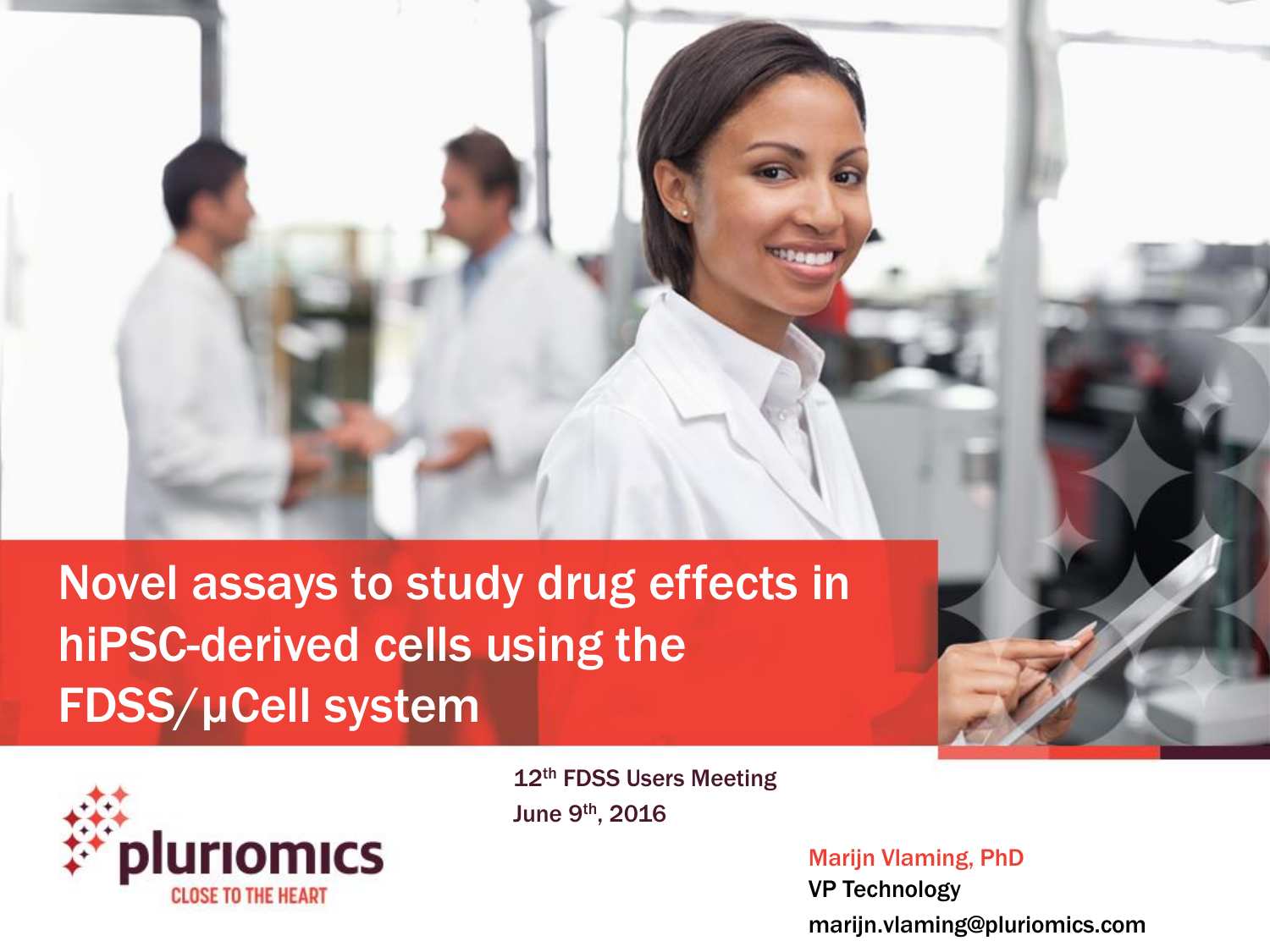

## Outline – new assays

- Electric Field Stimulation (EFS) /pacing in hiPSC-derived cardiomyocytes
- Voltage Sensitive Dyes in hiPSC-derived cardiomyocytes
- Ca<sup>2+</sup>-transient assays in hiPSC-derived smooth muscle cells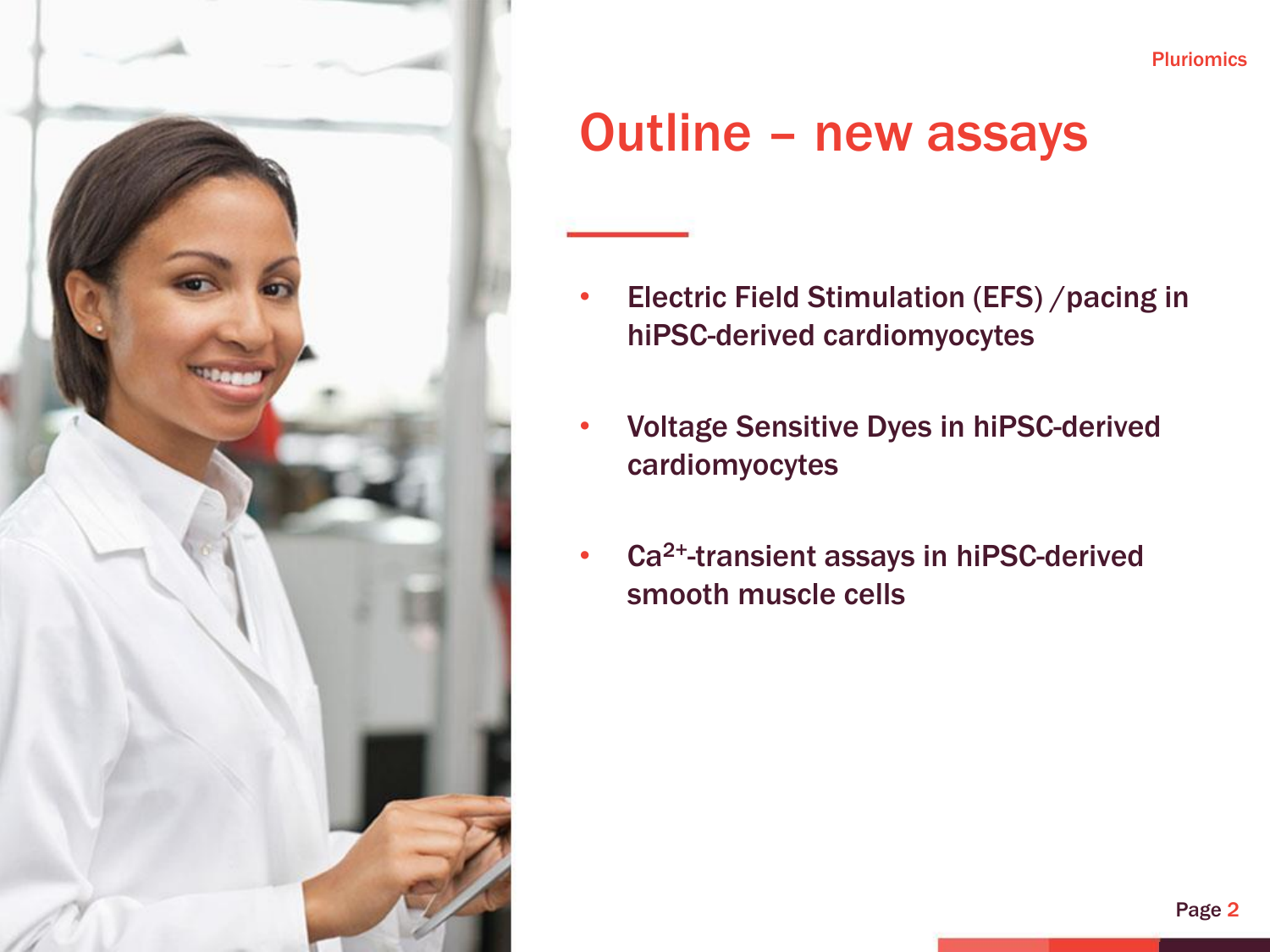## ELECTRIC FIELD STIMULATION (EFS)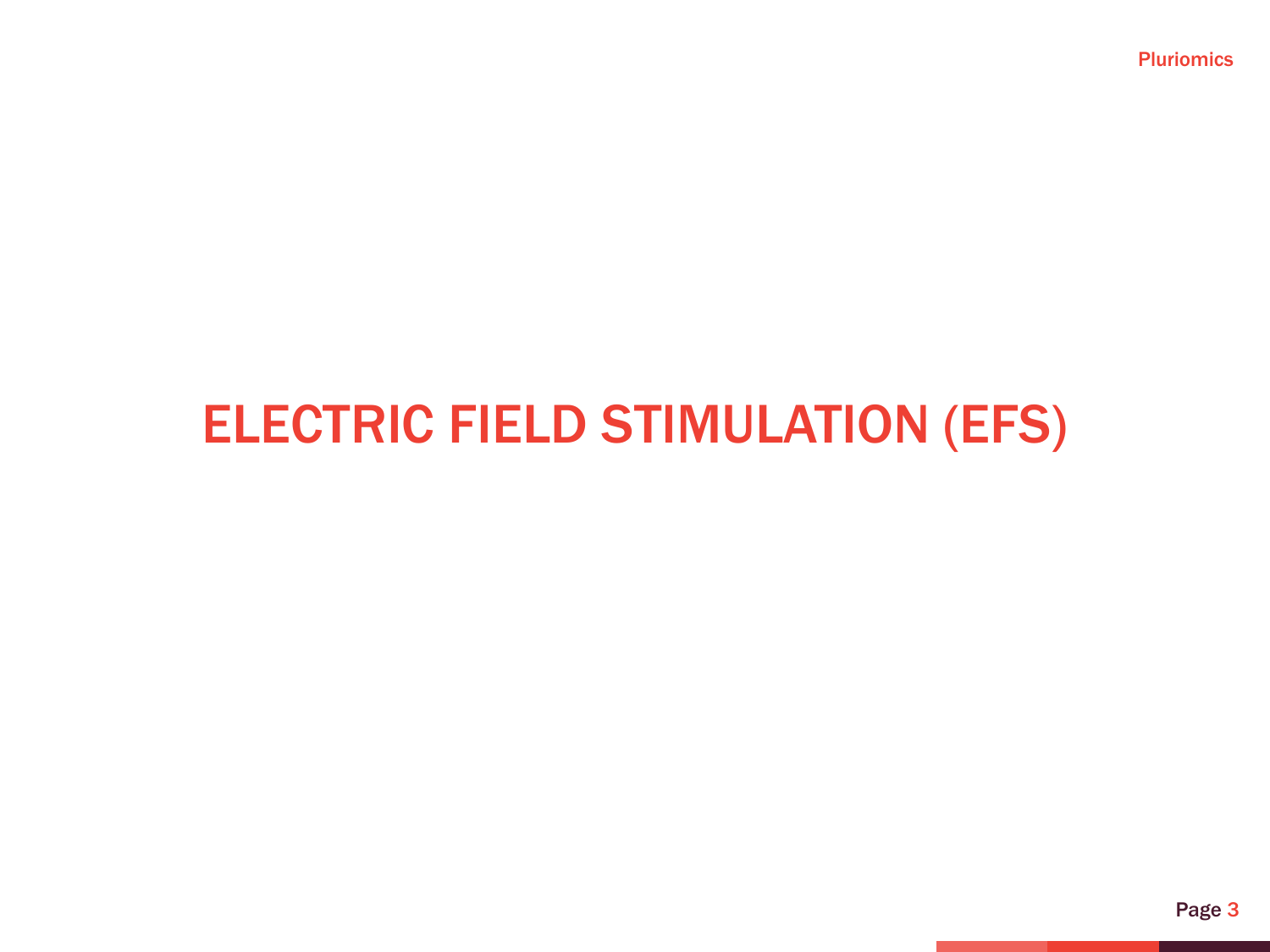## Pacing cardiomyocytes

- Objectives for pacing:
	- Standardization of electrophysiology assays
	- Better predictivity of compound safety (or efficacy)
	- Increased biological relevance: adjusting beat rates along large physiologically relevant range
	- Investigation of beat rate  $-$  dependent compound effects



Pluricyte® Cardiomyocytes paced at 0.8 Hz, 1000 mV, CardioECR system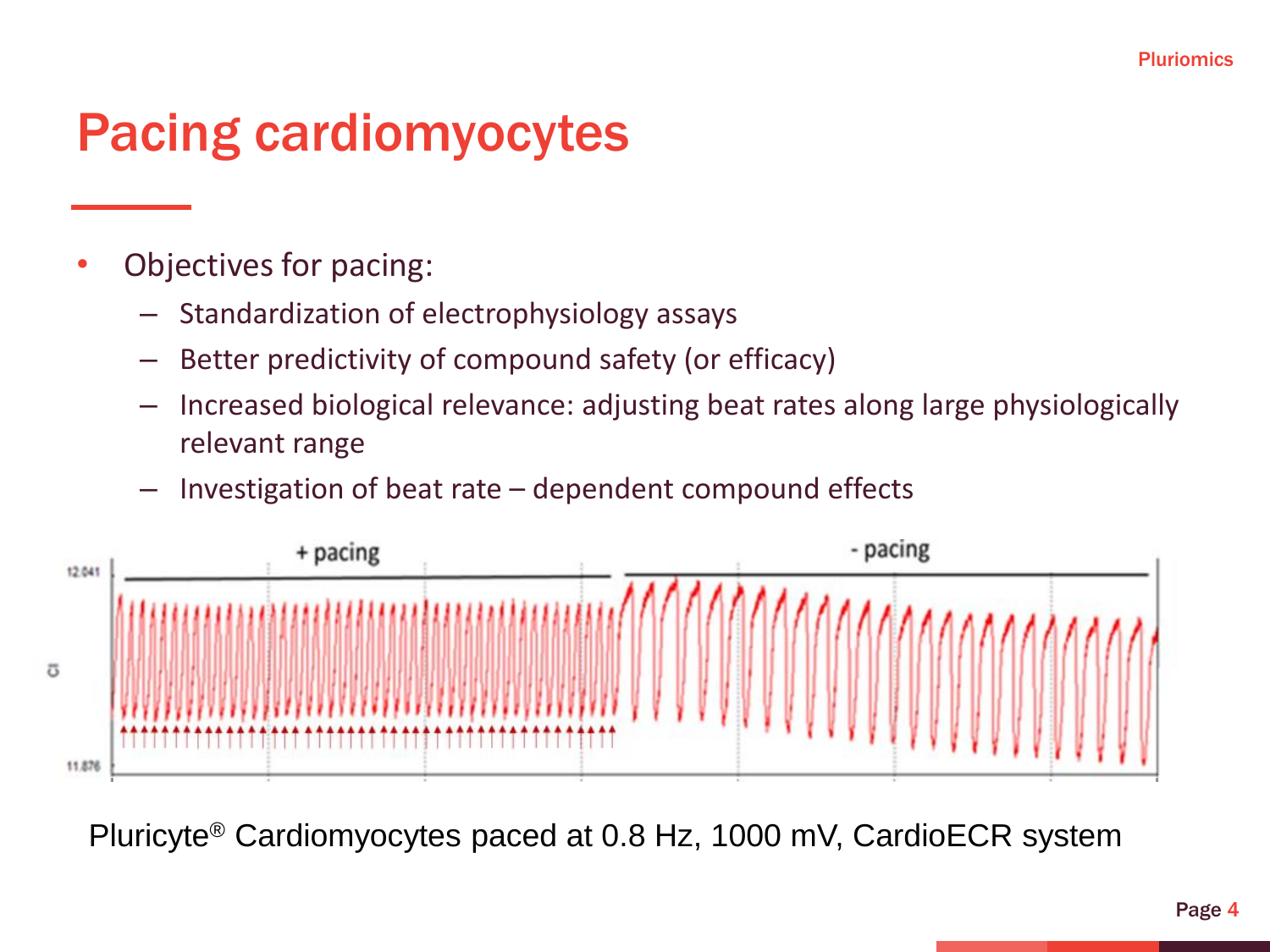## Pacing hiPSC-derived Cardiomyocytes

#### **Advantages**

- More standardized
- Physiologically relevant beat rates
- Beat-rate dependent compounds
- Compounds effects isolated from beat rate
- Compatible with mature cells (no spontaneous beating)

#### **Disadvantage**

 $-$  Pacing & readout both electrical  $\rightarrow$  pacing artefacts

**EFS: electrical stimulation with optical readout** 

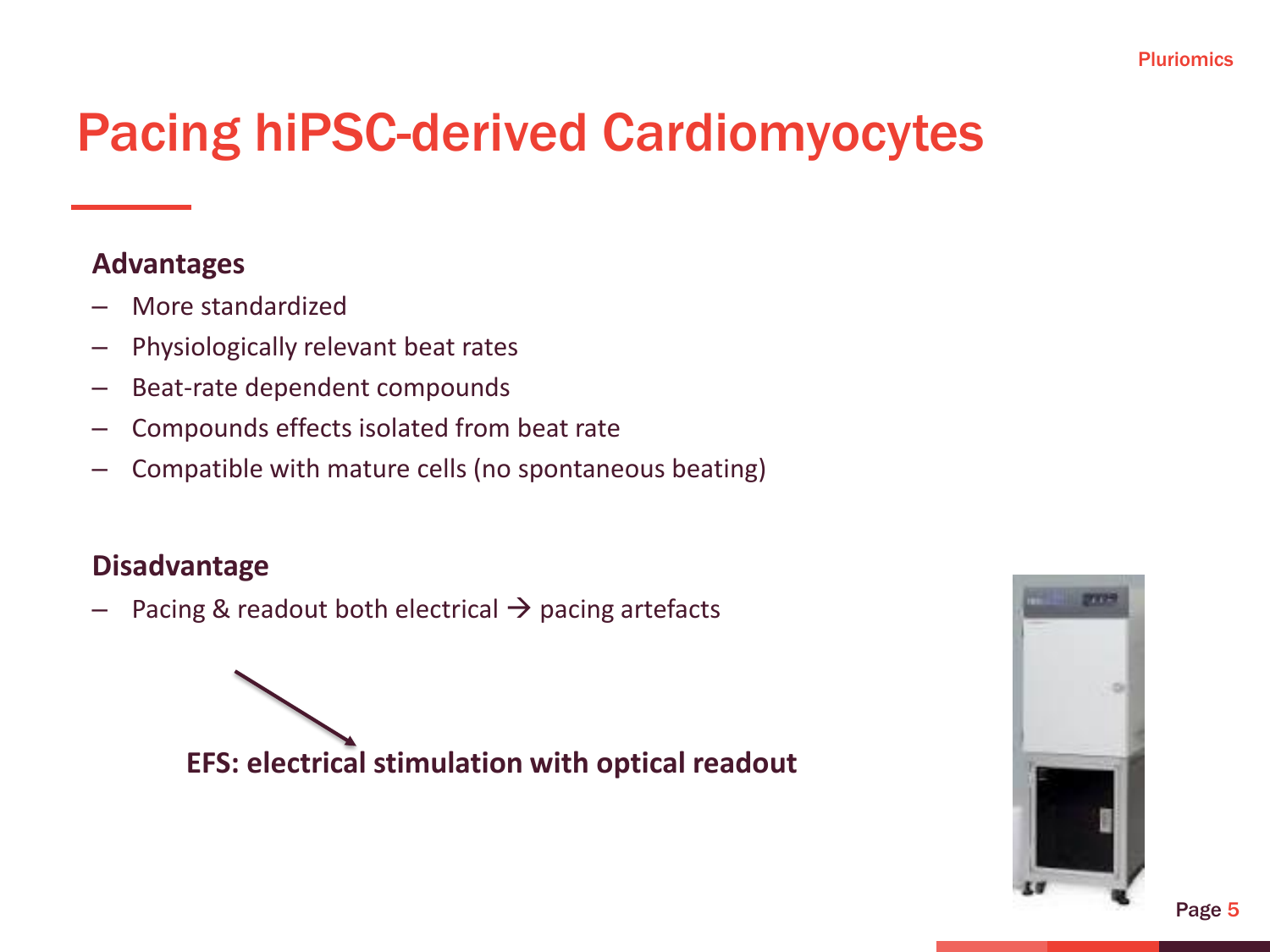## Pacing Pluricyte® Cardiomyocytes with EFS



| Frequency (Hz)  | 0,5 |
|-----------------|-----|
| Voltage (V)     | 5   |
| Pulse width     |     |
| (ms)            | 10  |
| <b>Dispense</b> |     |
| Height (mm)     | 0.5 |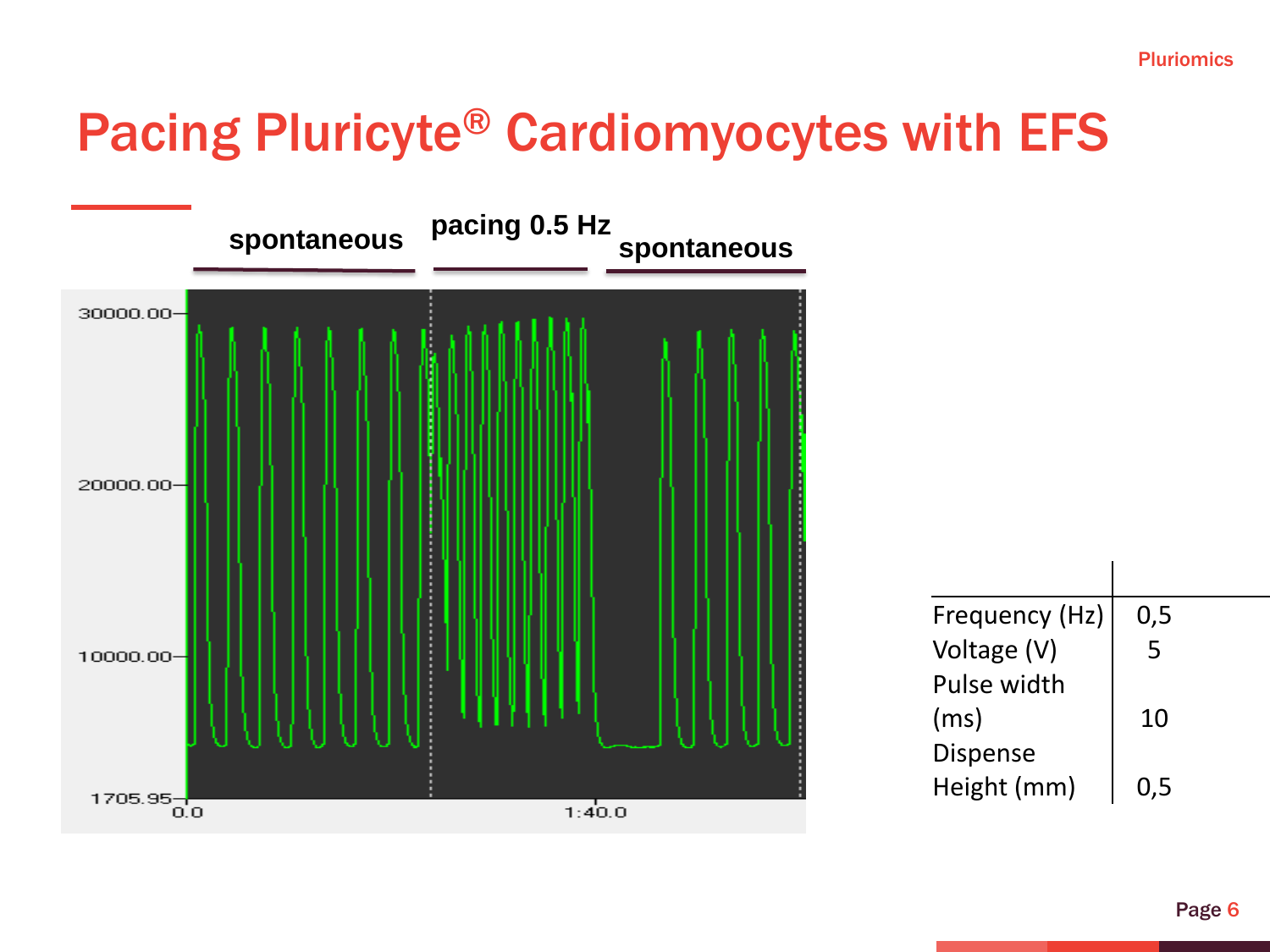### Compound effects/standardization of assays: Ryanodine (RyR2 blocker, negative inotrope) reduces calcium transient amplitude and increases peak width



addition (incl. Pacing)

• Data show that Pluricyte® CMs has a functional SR that plays an important role in E-C coupling.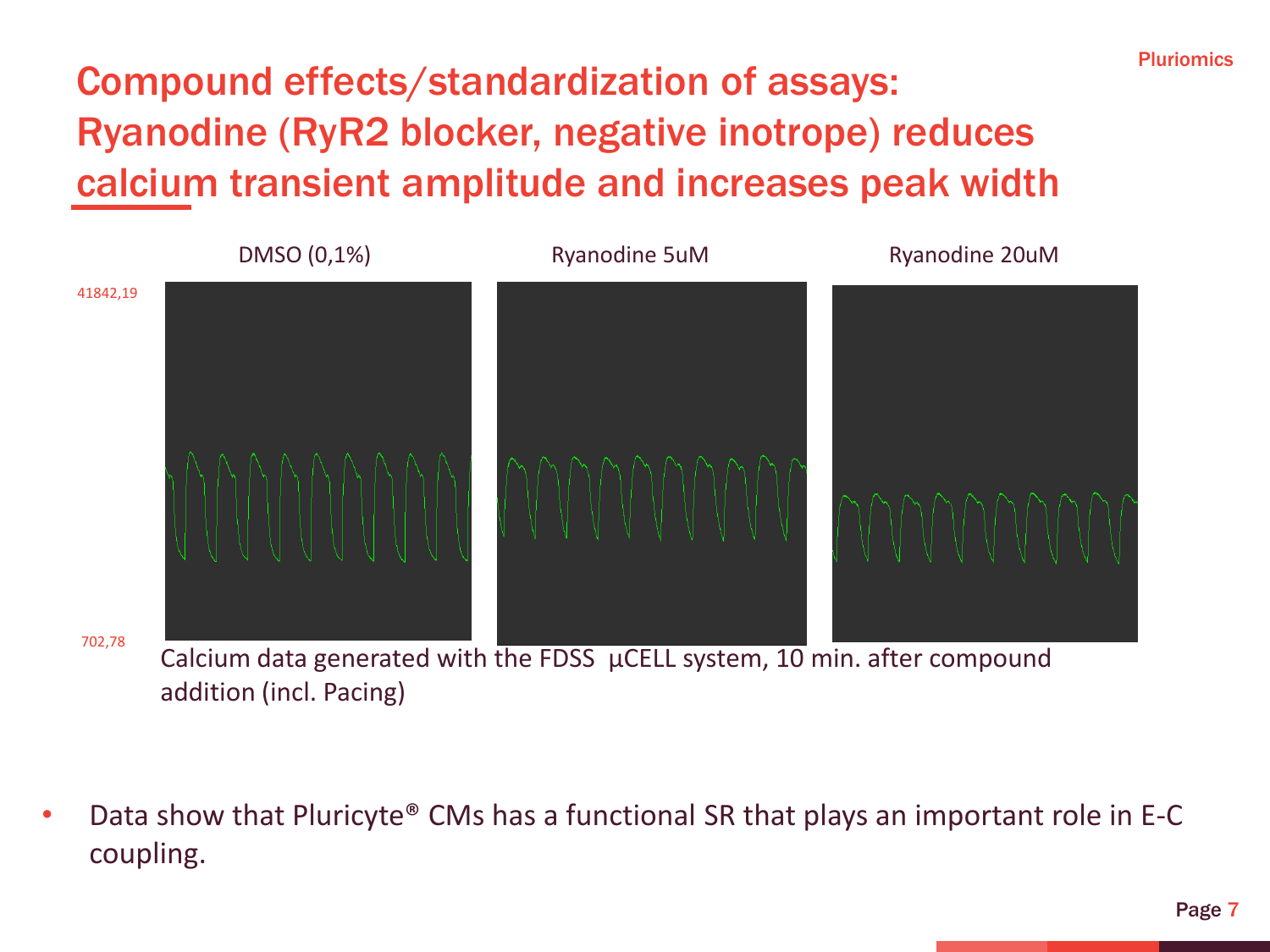## Pacing using EFS – preliminary conclusions

- EFS provides useful option to separate electrical pacing from assay read outs
- EFS can help to standardize high throughput assays in hiPSC-derived cardiomyocytes
- Pacing Pluricyte<sup>®</sup> Cardiomyocytes with EFS at beat rates up to 0.5 Hz, higher frequencies and other pacing conditions to be tested/optimized
- Further studies to investigate compound effects to be performed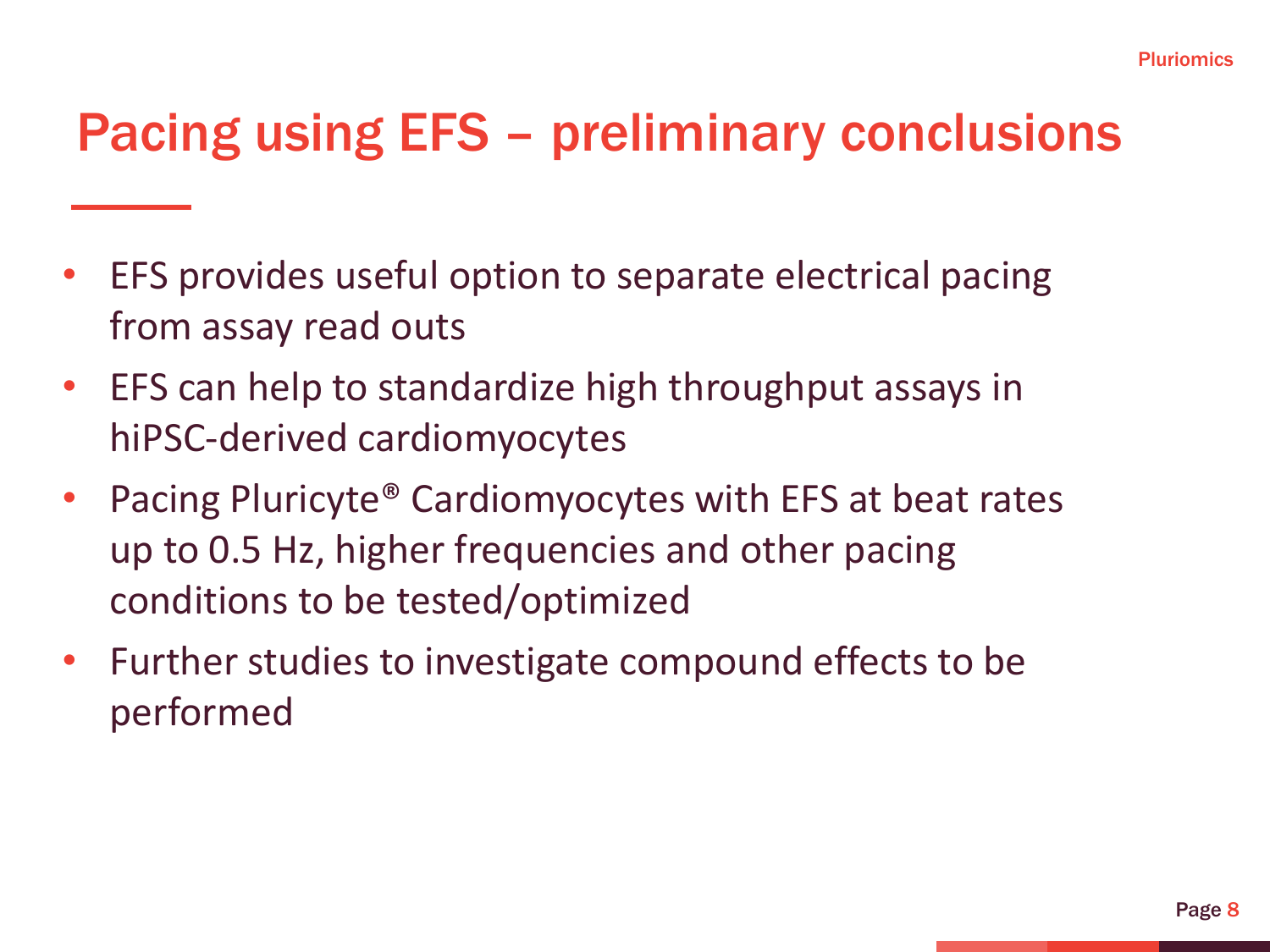# VOLTAGE SENSITIVE DYES TO STUDY PLURICYTE® CARDIOMYOCYTE ELECTROPHYSIOLOGY USING THE FDSS **SYSTEM**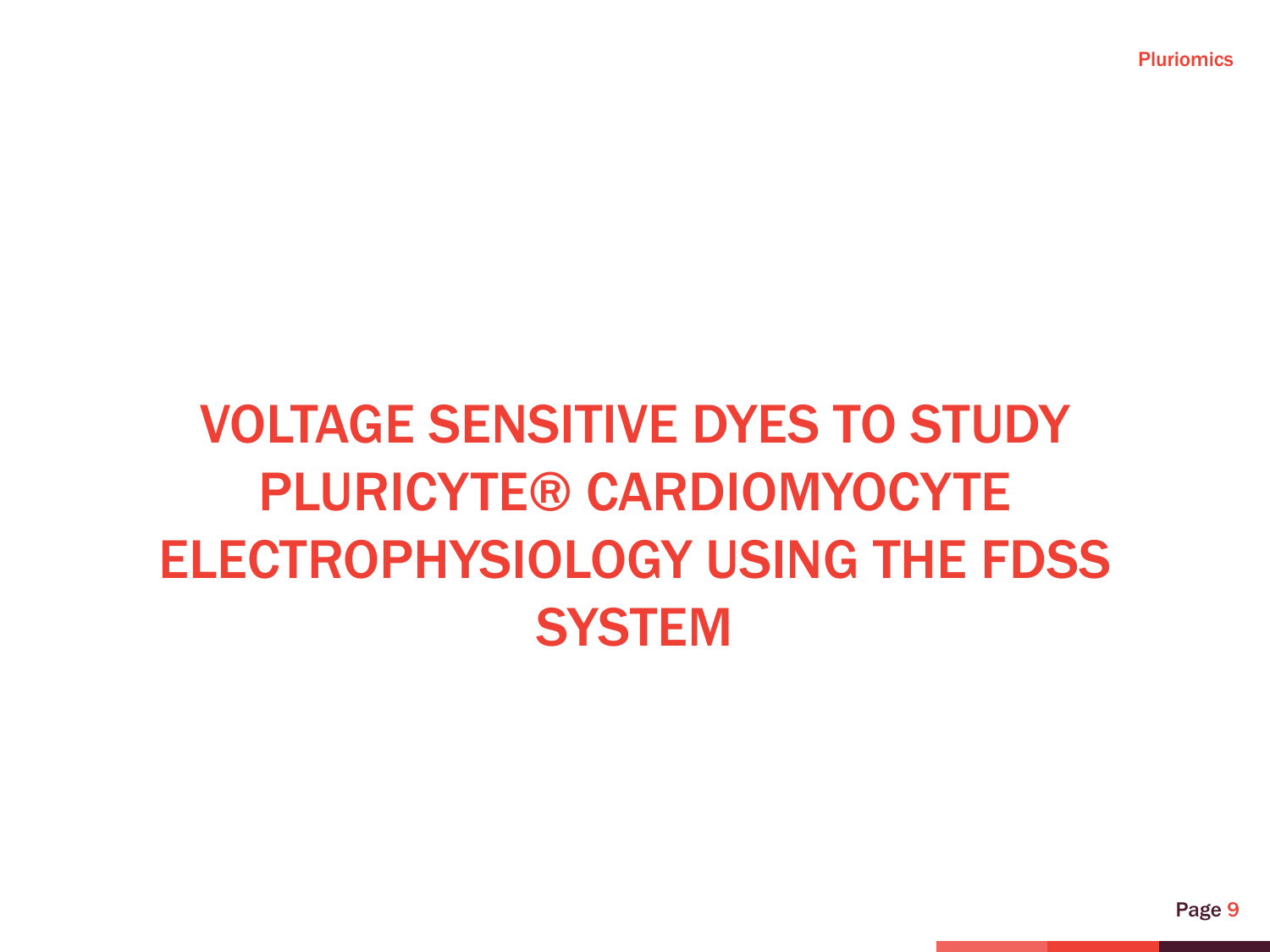## Membrane potential of Pluricyte® Cardiomyocytes



### Voltage sensitive dye FluoVolt to study changes of the Membrane Potential

Next step: testing compound effects with voltage sensitive dyes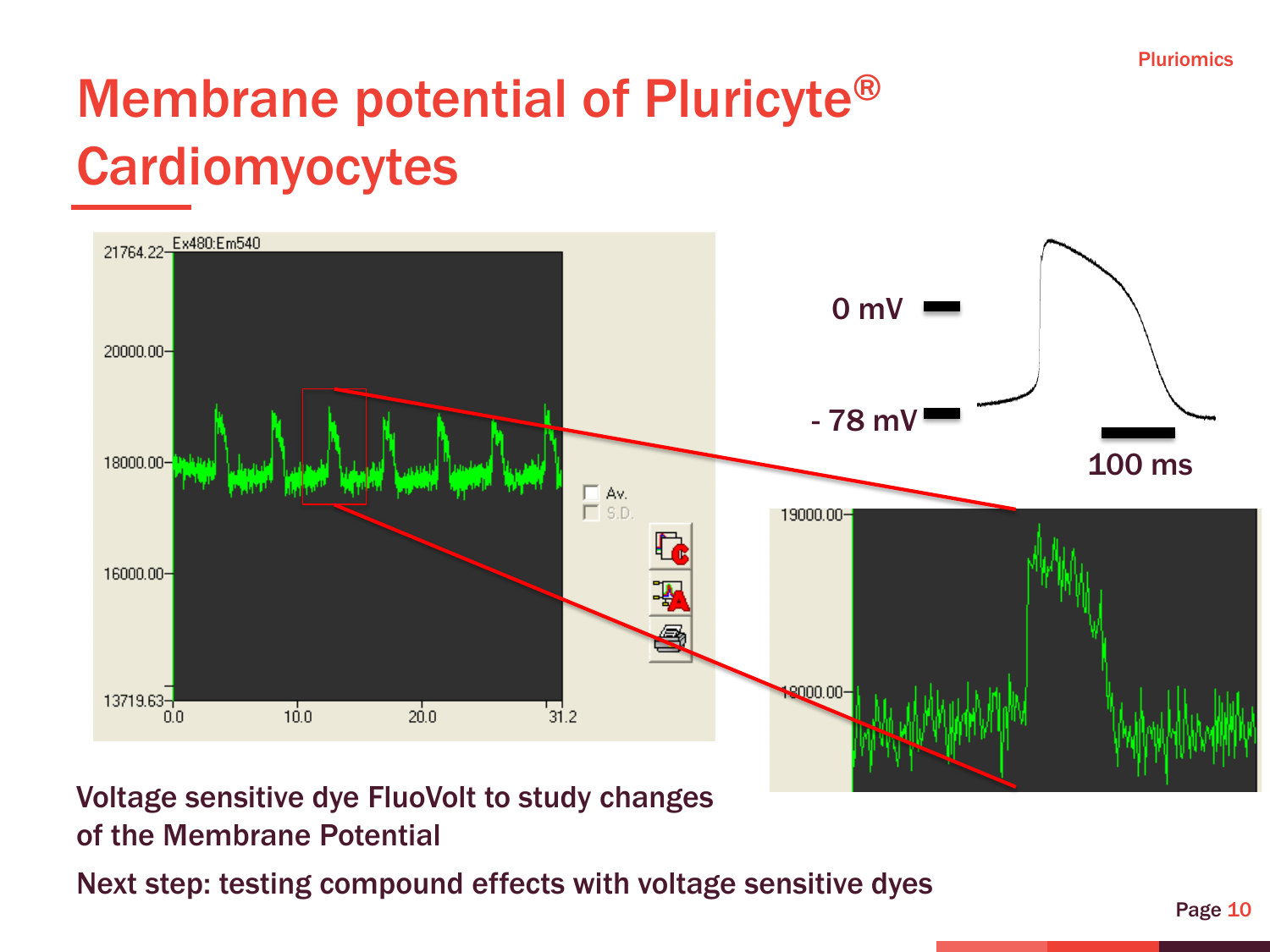# Ca<sup>2+</sup> flux assays with FDSS/uCell to study compound effects in hiPSC-derived smooth muscle cells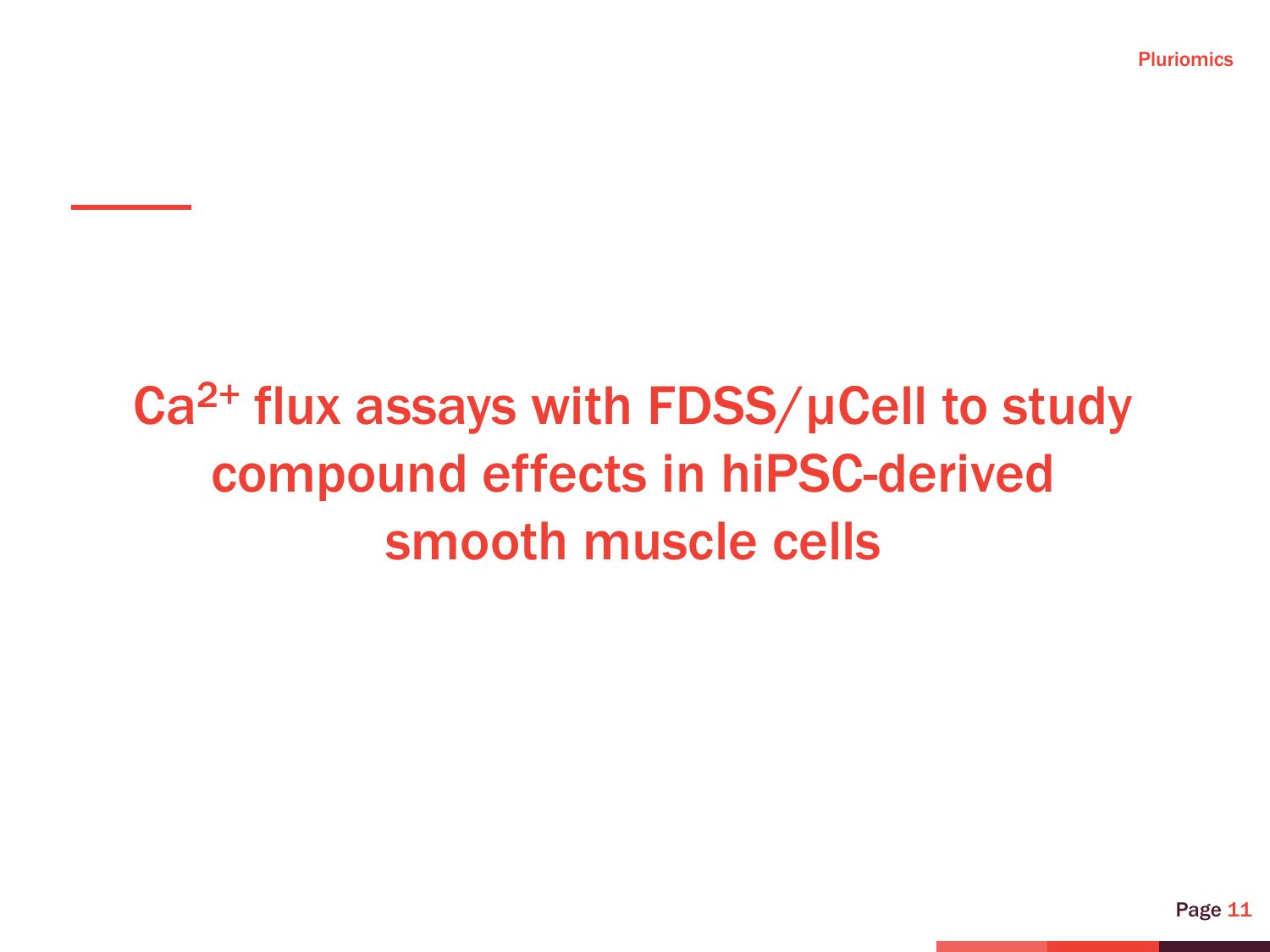## Pluriomics manufactures iPSC derived functional cell types and offers cell-based assay services

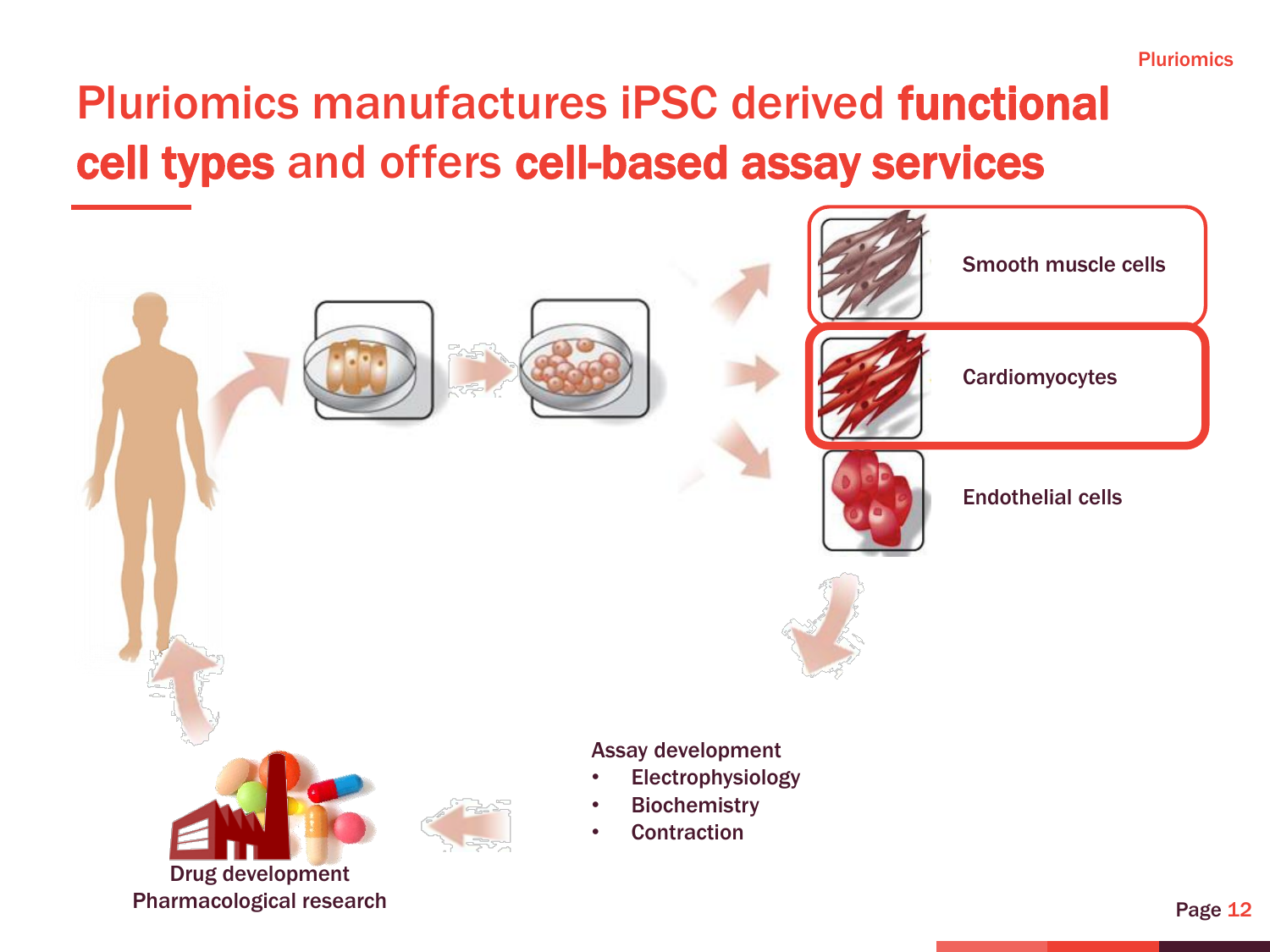### Ca2+ analysis of SMCs treated with GPCR agonists

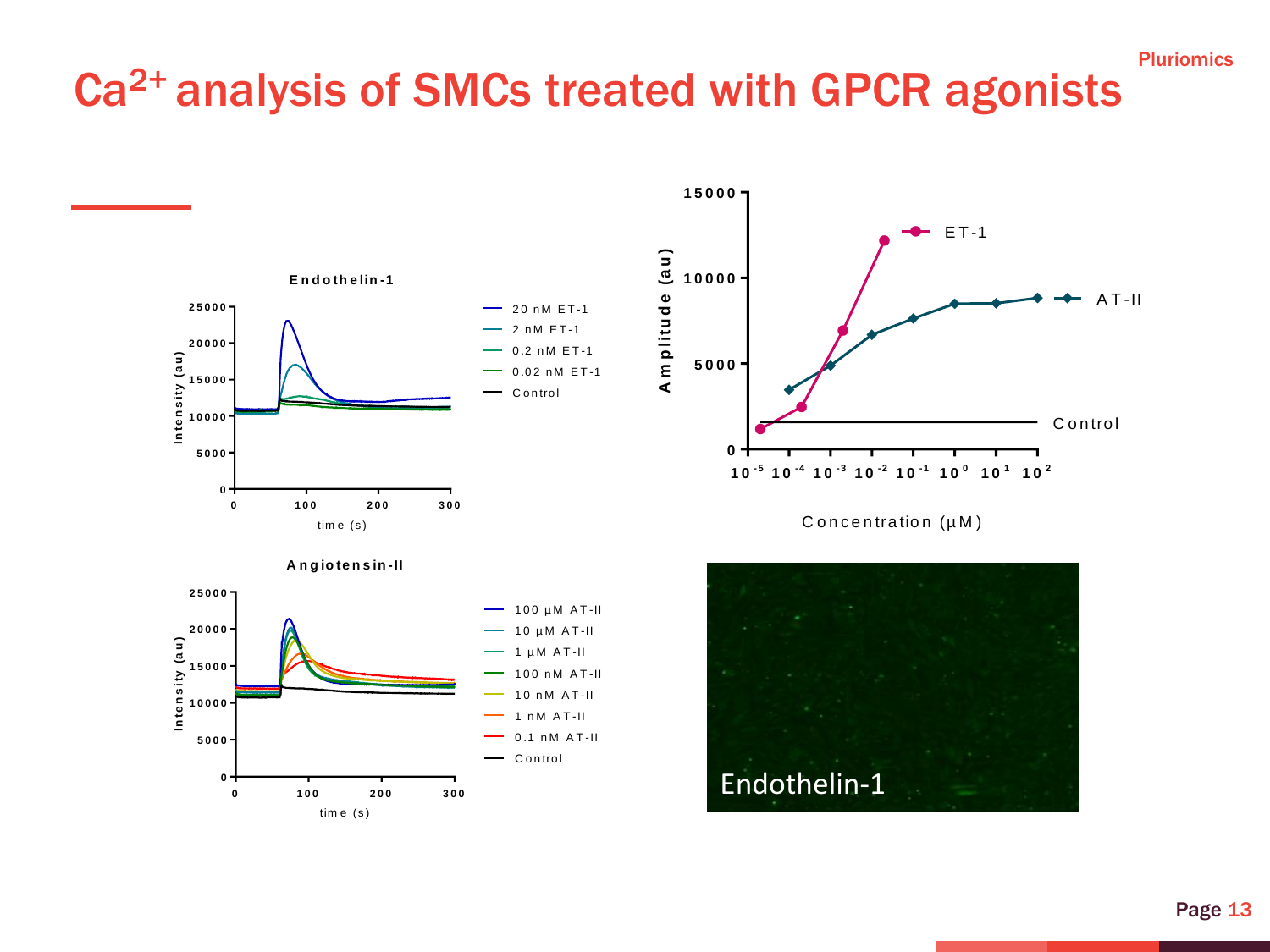### **Summary**

- **•** Besides "existing" Ca<sup>2+</sup>-flux assays with Pluricyte® Cardiomyocytes in the Hamamatsu FDSS/µCell system, new assays will provide further opportunities for development and application of high-throughput multiparametric assays to study safety and efficacy of cardioactive compounds.
- The assays developed for cardiomyocytes, can also be used for other cells types, such as smooth muscle cells
- Combining Pluricyte<sup>®</sup> iPSC-derived cells with the FDSS/ $\mu$ Cell system contributes to:
	- More efficient, and therefore cost- and time-effective, decision making in early drug discovery & development Assay

: **pluriomics** 

– Reduction of animal experiments

technologies